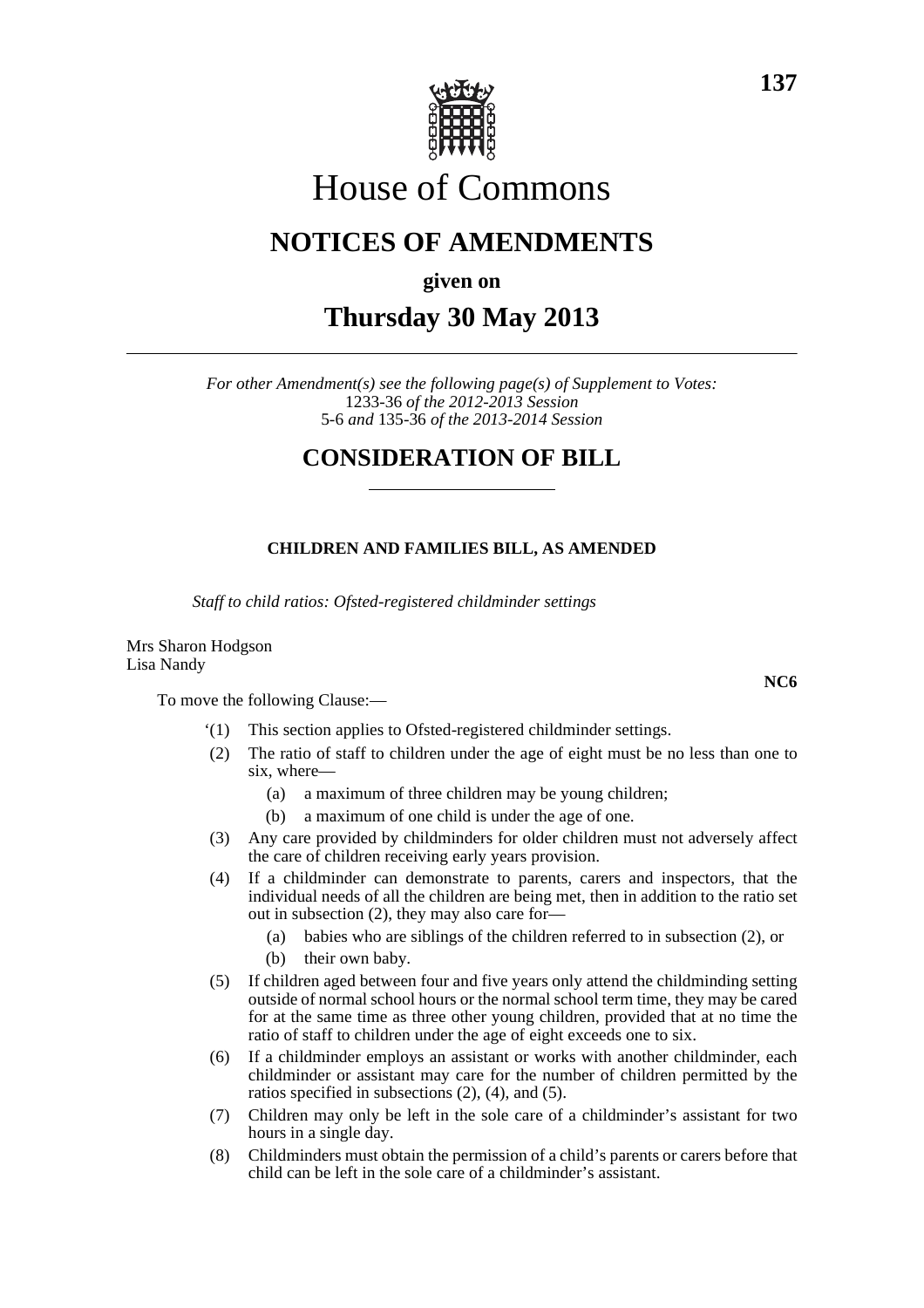### **Children and Families Bill,** *continued*

- (9) The ratios in subsections (2), (4) and (5) apply to childminders providing overnight care, provided that the children are continuously monitored, which may be through the use of electronic equipment.
- (10) For the purposes of this section a child is—
	- (a) a "young child" up until 1 September following his or her fifth birthday.
	- (b) an "older child" after the 1 September following his or her fifth birthday.'.

### *Staff to child ratios: Ofsted-registered non-domestic childcare settings*

#### Mrs Sharon Hodgson Lisa Nandy

To move the following Clause:—

- '(1) This section applies to Ofsted-registered, non-domestic childcare settings.
- (2) For children aged under two—
	- (a) the ratio of staff to children must be no less than one to three;
	- (b) at least one member of staff must hold a full and relevant level 3 qualification, and must be suitably experienced in working with children under two;
	- (c) at least half of all other members of staff must hold a full and relevant level 2 qualification;
	- (d) at least half of all members of staff must have received training in care for babies; and
	- (e) where there is a dedicated area solely for children under two years old, the member of staff in charge of that area must, in the judgement of their employer, have suitable experience of working with children under two years old.
- (3) For children between the ages of two and three—
	- (a) the ratio of staff to children must be no less than one to four;
	- (b) at least one member of staff must hold a full and relevant level 3 qualification, and
	- (c) at least half of all other members of staff must hold a full and relevant level 2 qualification;
- (4) Where there is registered early years provision, which operates between 8 am and 4 pm, and a member of staff with Qualified Teacher status, Early Years Professional status or other full and relevant level 6 qualification is working directly with the children, for children aged three and over—
	- (a) the ratio of staff to children must be no less than one to 13; and
	- (b) at least one member of staff must hold a full and relevant level 3 qualification.
- (5) Where there is registered early years provision, which operates outside the hours of 8 am and 4 pm, and between the hours of 8 am and 4 pm, where a member of staff with Qualified Teacher status, Early Years Professional status or other full and relevant level 6 qualification is not working directly with the children, for children aged three and over—
	- (a) the ratio of staff to children must be no less than one to eight;
	- (b) at least one member of staff must hold a full and relevant level 3 qualification, and
	- (c) at least half of all other staff must hold a full and relevant level 2 qualification;

**NC7**